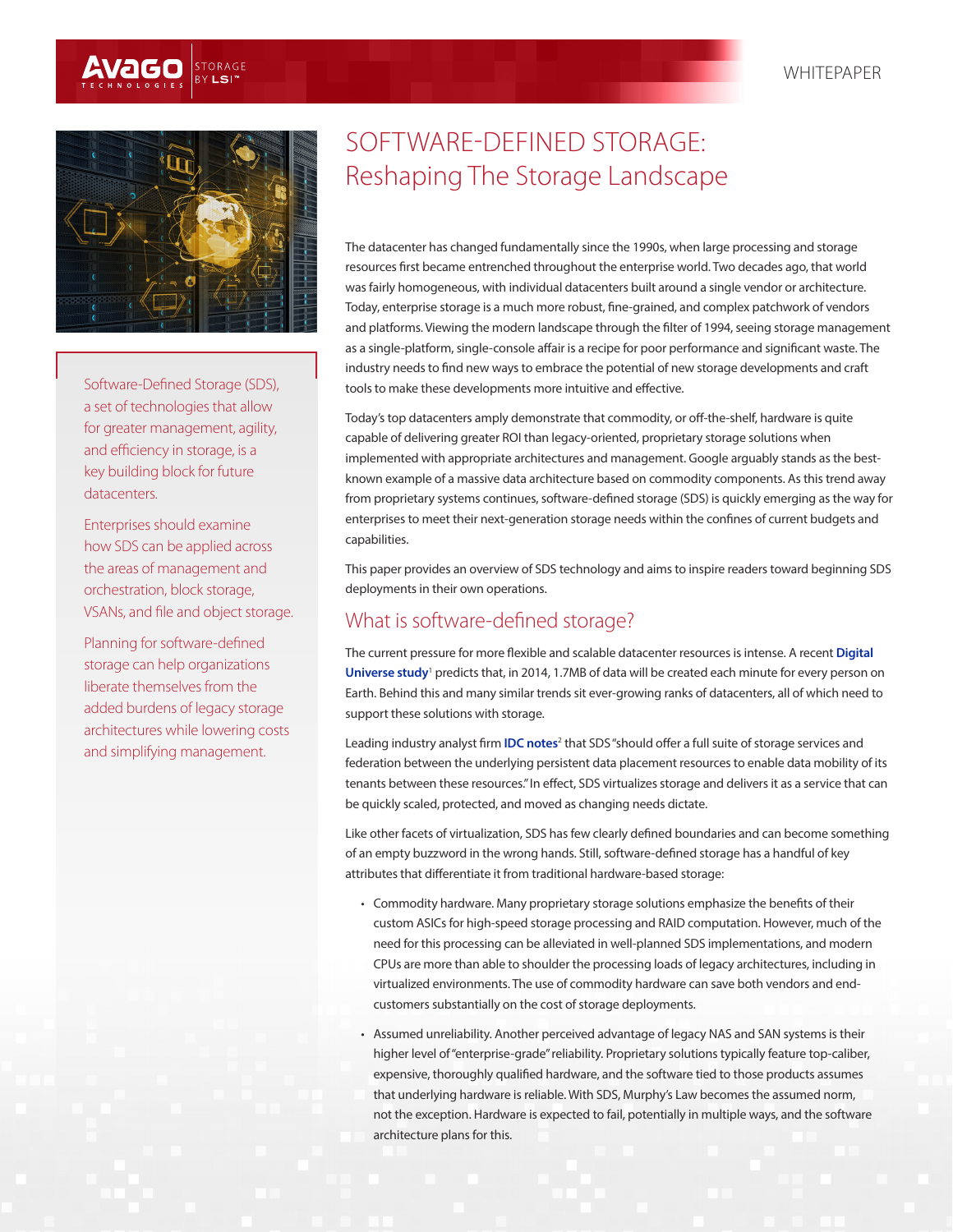- Superior resiliency. Since SDS assumes failures will happen, software is designed to help self-heal the system. This results in fewer "emergency" hours logged in by IT and more ability to remedy issues in a time-efficient, planned manner. Building infrastructure for resiliency rather than reliability reduces operational burdens, as IT can address failures such as dead hard drives on a planned schedule without impacting application performance.
- Multi-tenancy and self-service. In situations where multiple users share a common infrastructure, such as four servers with one connected storage pool, management under legacy architecture can be cumbersome. An admin might need to log into the storage array's management console, create a new volume every time a new user is added, set access privileges, and so on. If the resource demands of these clients change, the admin must make manual adjustments. With SDS, though, APIs connect the storage pool to a common console, such as Windows Azure Pack UI, VMware vCloud Director, or OpenStack Horizon. The console leverages the APIs to help the admin create automated policies, automatic volume resizing, snapshot creation, and so on. This greater convenience and added automation capability with SDS-driven multi-tenancy further reduces costs.
- Agility. Because of its software-based, virtualized nature, SDS can be provisioned and deployed literally in seconds. In contrast, requisitioning and setup of legacy storage systems often takes weeks. Storage agility allows IT to respond quickly to changing business needs and user demands.

These points form the backbone of why at least **[one analyst report](http://www.prweb.com/releases/software-defined-storage/sddc-market/prweb11551907.htm)**<sup>3</sup> pegs the software-defined datacenter (SDDC, a superset of the SDS market) at over \$5 billion by 2018, up dramatically from 2013's \$396 million. Properly implemented SDS more than pays for itself, and enterprises are taking notice. In fact, one **[Forrester Consulting study](http://finance.yahoo.com/news/forrester-research-market-study-confirms-160000541.html)**<sup>4</sup> found an 81% ROI over three years for one evaluated SDS solution.

The benefits of SDS are too compelling to ignore. Enterprises should begin considering how to start integrating SDS approaches within their operations. These plans are likely to encompass any of three main areas.

#### **Management and Orchestration**

From a single server to multiple server racks to entire datacenters, IT must manage storage. Managing storage is a significant operational burden to CIOs and IT administrators. Management covers everything from setting up the physical hardware to provisioning storage for applications, monitoring performance, and replacing failed components. On the management software side, management tools abound for IT workers. From VMware to Microsoft to open platforms such as OpenStack, all can provide excellent capabilities to admins.

The trouble is that while organizations may have one virtualization platform at its server foundation, the company may have accumulated several storage solutions from different vendors as time and shifting priorities have dictated. Not only will these multiple solutions each have different

management mechanism but they may target storage functions that are misaligned with current business needs. Repurposing existing storage for new business applications is possible, but may require costly application rewrites, downtime, or require using storage that isn't ideally suited to a given task.

The industry sorely needs new tools which have the ability to unify these legacy and newer, software-driven storage solutions under a single management console. Different vendors are working toward products that will be able to deliver this functionality, but so far the niche remains immature and under development. When a vendor finally does nail down a universal management tool or standardized API, the advantages to datacenter operators will be enormous.

Also in this management vein, the industry needs standardized interfaces that can let storage hardware report its capabilities to higher layers for more optimized running of services while simultaneously allowing applications to send requests down to hardware. Today, this type of inter-layer functionality is very limited. But imagine if a latency-sensitive application, such as a transactional database, could "ask" the IT infrastructure for lowlatency storage. With the right software-defined storage capabilities in place, the appropriate storage resources could be configured, provisioned, and delivered to a database, all without IT staff intervention. Again, the advantages for performance and ease of management could be very significant.

The point to remember is that software defines how hardware is managed and what services it can accommodate. But software can only do this if the underlying layer capabilities are exposed in the APIs. Avago and other industry partners are currently working to expand APIs tied to today's leading storage software and hardware to make such next-generation functionality a reality.

## **Block Storage and VSANs**

Storage area networks (SANs) provide block storage technology, wherein data is stored in logical volumes containing data sequences of a given fixed length (the block size). For decades, block storage has been and remains the backbone of database management systems. The approach also remains very popular in virtualized and cloud-like environments.

Most SANs take the form of a physical storage array, often an appliance, connected to one or more servers. Based on Fibre Channel, iSCSI or Fibre-Channel-over-Ethernet, SANs generally offer high performance, but they are costly both to buy and to manage.

Alternatively, a virtual SAN (VSAN) is a piece of software that resides on multiple servers and ties the storage within each of them into a common pool exposed to the hypervisor running on those systems. Products such as LSI Syncro CS provide a quick upgrade path for existing servers, outfitting them with sharing and resiliency features while shedding network overhead burdens. A VSAN infrastructure driven by high-performance storage controllers will yield faster writes as well as more effective peering between flash and hard disk resources, often realizing even higher solution performance than a conventional SAN.